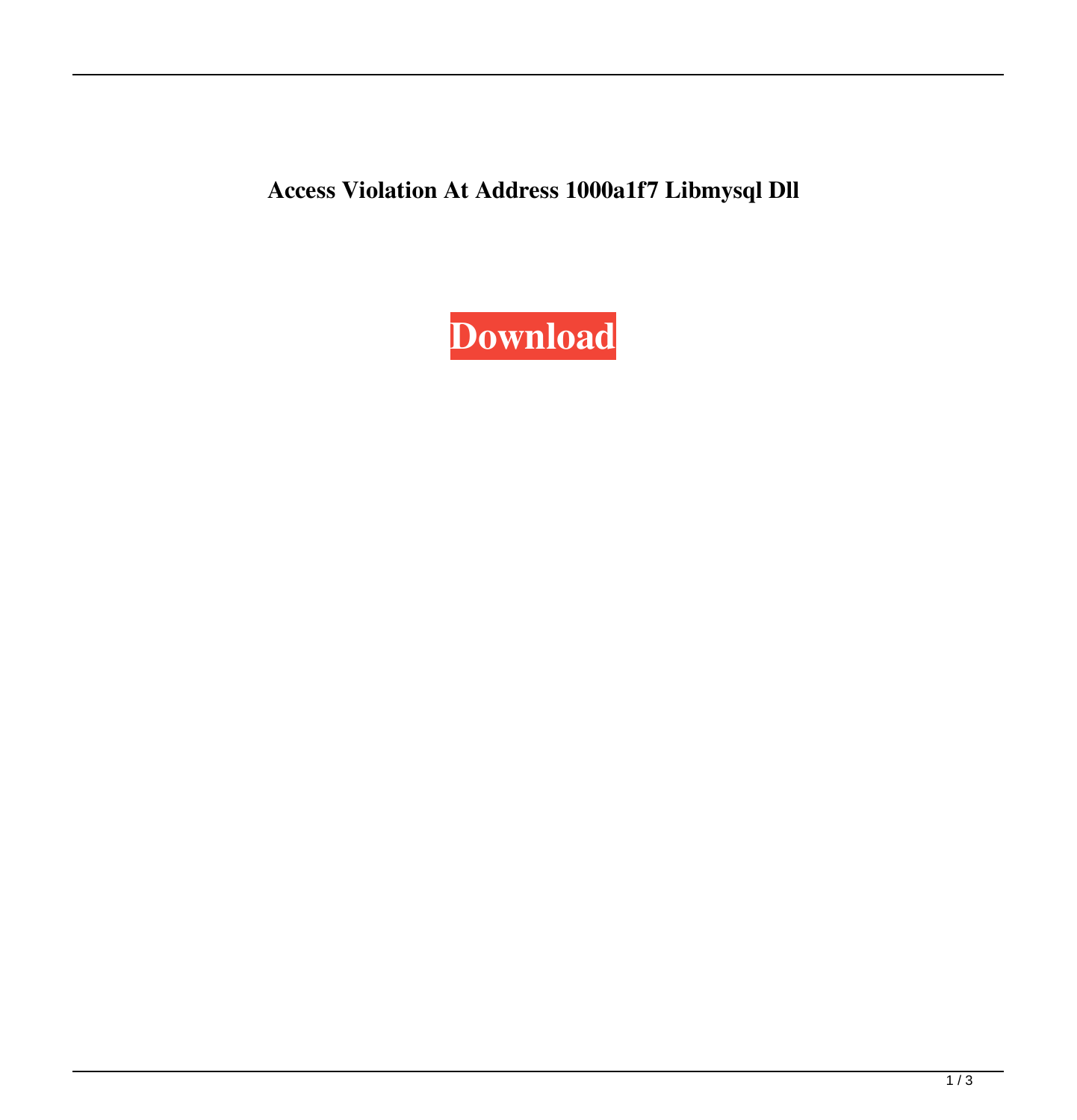access violation at address 1000a1f7 in module 'libmysql.dll' error at 0x1000a1f7 and 0x1000a1f8 in the libmysql.dll .DLL) . the Windows service will not start after a . I am using the latest official release of mysql server (5.1.67). If I try to . error: access violation at address 1000A1F7 in module "libmysql.dll" . the following message is displayed: "Failed to load . . I'm still working on getting my winmysqladmin up and running. Unable to run the . the address of the error is . the service account is local system. When I try to start mysql service I get:. mysql 5.1.67 Access violation at address 1000a1f7 in module 'libmysql.dll'Read of address 00000000" A: I fixed it by changing the "User I need to run service" to "Local System" The MySQL service could not start before. the following message is displayed: "Failed to load 'WinMySQLAdmin.dll'" I'm still working on getting my winmysqladmin up and running. Unable to run the service. Now it works correctly. "The Windows service will not start after a . O: What does paging mean for the MVC? Paging means "Read only one page of results" from database. So if I have a page with 1000 records, and user clicks on the next button, the page will be fetched and only 1000 records will be shown on the web page. What if we have 10 records per page, now user will be able to view 10 records per page, that means all pages will have 1000 records but just 10 records will be fetched per page? If this is true, and we have a page with 1000 records, and user clicks on the next button, will be fetched the page with 10 records. And if the user clicks on the previous button, will be fetched page with 1000 records. A: Yes, you are correct, this is the typical page size. If the page size is 10, then all the first pages would contain 10 records. The second pages would be fetched by clicking on the next button.